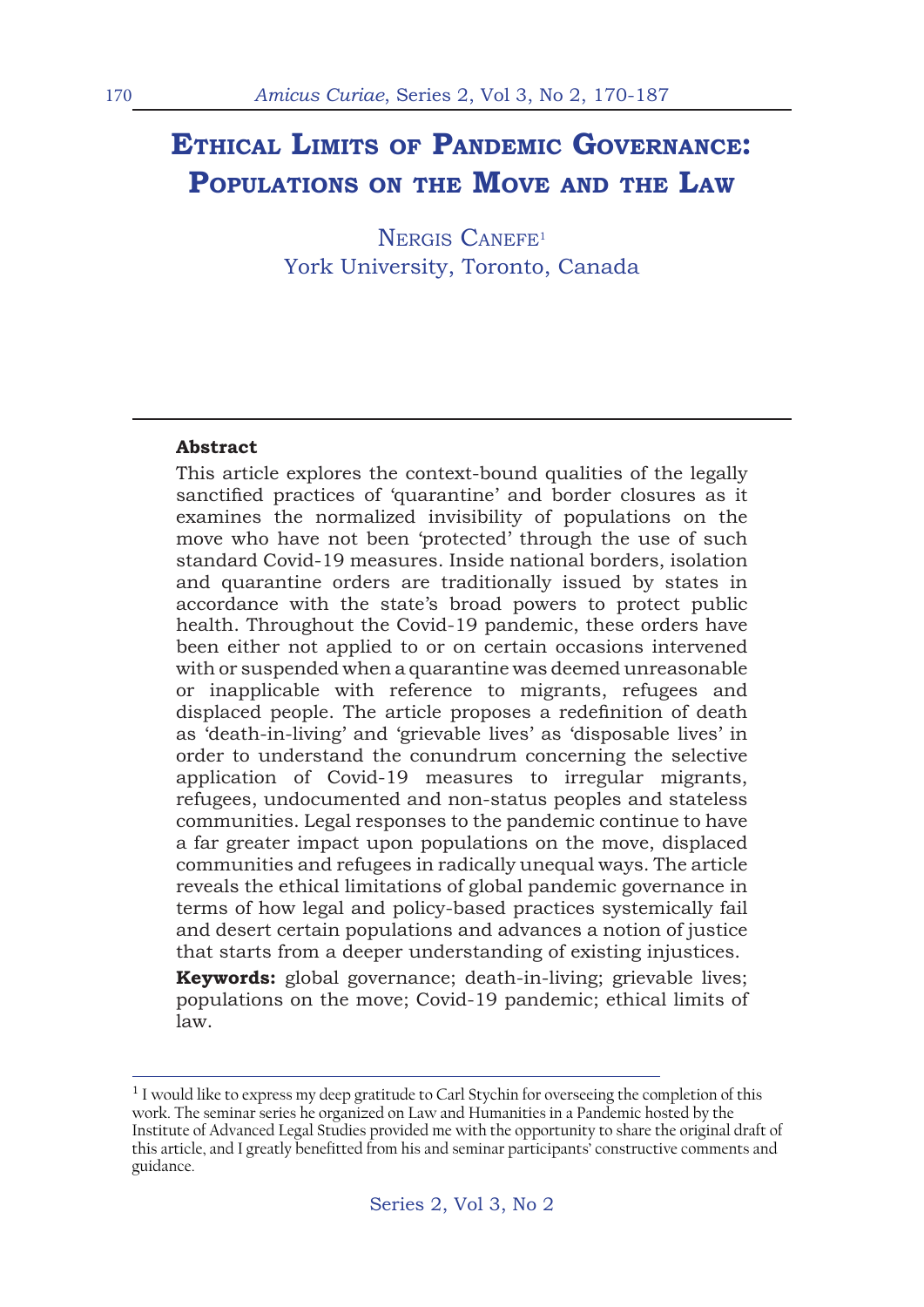## [A] INTRODUCTION

The motto that Covid-19 knows no boundaries, and that it is blind to  $\blacktriangle$  all differences, is a colossal misrepresentation. As Covid-19 continues to spread across the globe, the crowded and unsanitary conditions in prisons, juvenile detention and immigration detention centres, factories and mines, farmlands and sweatshops, shantytowns, urban social housing units, refugee camps and border crossings leave specific categories of individuals unequivocally more vulnerable than others.

As governments continue to impose quarantines and travel bans at an unprecedented scale, locking down whole cities, subjecting people to legally enforceable quarantines, regularly banning entry by non–nationals travelling from specific locations, certain populations have been frequently kept exempt from purview of such measures put in place for protecting public health. Putting aside the limited utility of these aforementioned measures for highly transmissible diseases, and the repercussions of their imposition with too heavy a hand on the general population, in this article I explore the context-bound qualities of the legally sanctified practice of 'quarantine'. Specifically, I examine the invisibility of populations who cannot or have not been 'protected' through the use of standard Covid-19 measures.

In public health terminology, 'quarantine' refers to the separation of persons (or communities) who have been exposed to an infectious disease for a limited duration. Quarantining is different from 'isolation' practices, as the latter applies to the separation of persons who are known to be infected. However, both practices are legally enforceable interventions, along with limits on travel and border closures. Inside national borders, isolation and quarantine orders are traditionally issued by states in accordance with the state's broad powers to protect public health and most states do not require an emergency declaration in order to issue a quarantine. What is of specific concern is that throughout the Covid-19 pandemic, and at a global scale, these orders have been either not applied to, or on certain occasions intervened with or suspended with reference to, refugees, migrant workers and non-status people. In such cases, prevention of the spread of communicable diseases into the country or across state borders appears to become a secondary concern. In the following pages, I thus propose the redefinition of death as 'death-inliving' (Mbembe 2003) and 'grievable lives' (Butler 2004) as 'disposable lives' in order to understand the conundrum concerning the selective application of Covid-19 measures.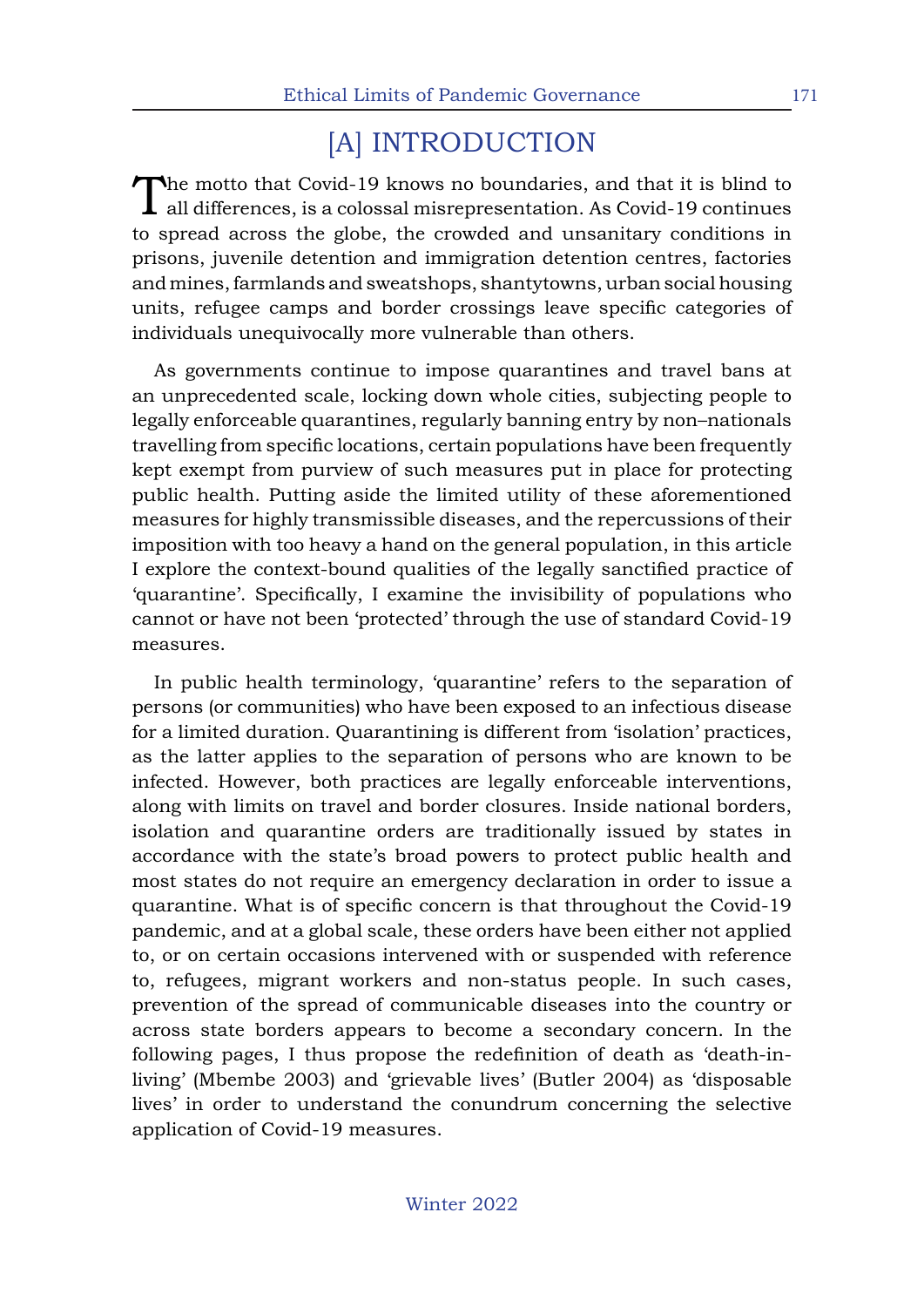The Covid-19 pandemic has had a vast array of social, economic and legal implications at a global scale. In addition to political and civil rights such as liberty and privacy being curtailed in the name of public health, legal responses to the pandemic continue to have a far greater impact upon populations on the move, displaced communities and refugees in radically unequal ways. The dimensions of their subjectification to unequal measures are related to their nationality, legal status, race, gender, disability, vulnerability and social class. Furthermore, legal interventions and resort to extreme measures causing further hardship in the plight of migrant workers, asylum seekers and internally displaced peoples under Covid-19 governance regimes are often presented as unequivocal and as not open to public debate. Making sense of the relationship between law and the pandemic requires us to recontextualize our understanding of the use of law in ways to limit, to exclude and to create exceptions, as well as the lacunae created by the anxious and panicked publics' lack of responses to the suffering and exclusion of certain populations under the pandemic circumstances. As governments declared states of emergency and assumed exceptional powers, the relevant obligations, principles of protection and procedures under public international law pertaining to migrant workers, refugees and asylum seekers have been regularly suspended. The strongest instrument of pandemic governance is national legislation. However, the effects of national pandemic governance upon displaced and dispossessed populations assumed the shape of a disaster at a global scale. The sum-total of the parts that make the migration governance regime led to an unprecedentedly stark treatment of nonnationals. A selective mapping of events unfolding in global refugee and migration hubs where we witness chronic crises situations such as the Greek Islands, Columbia, Bangladesh and India allows for a critical legal analysis of repercussions of national bodies' compliance/lack of compliance with established international obligations and ethical limits of global governance of the pandemic as it is imposed on populations on the move.

#### [B] LAW, JUSTICE AND THE COVID-19 PANDEMIC

Legal interventions that took place in the name of protection against the spread of Covid-19 have been consistently justified on the basis of public health needs, which are assumed to be unequivocal. At the same time, lack of protection measures or their limited application in a select set of circumstances have also been apparent, the latter primarily affecting displaced populations and populations on the move and often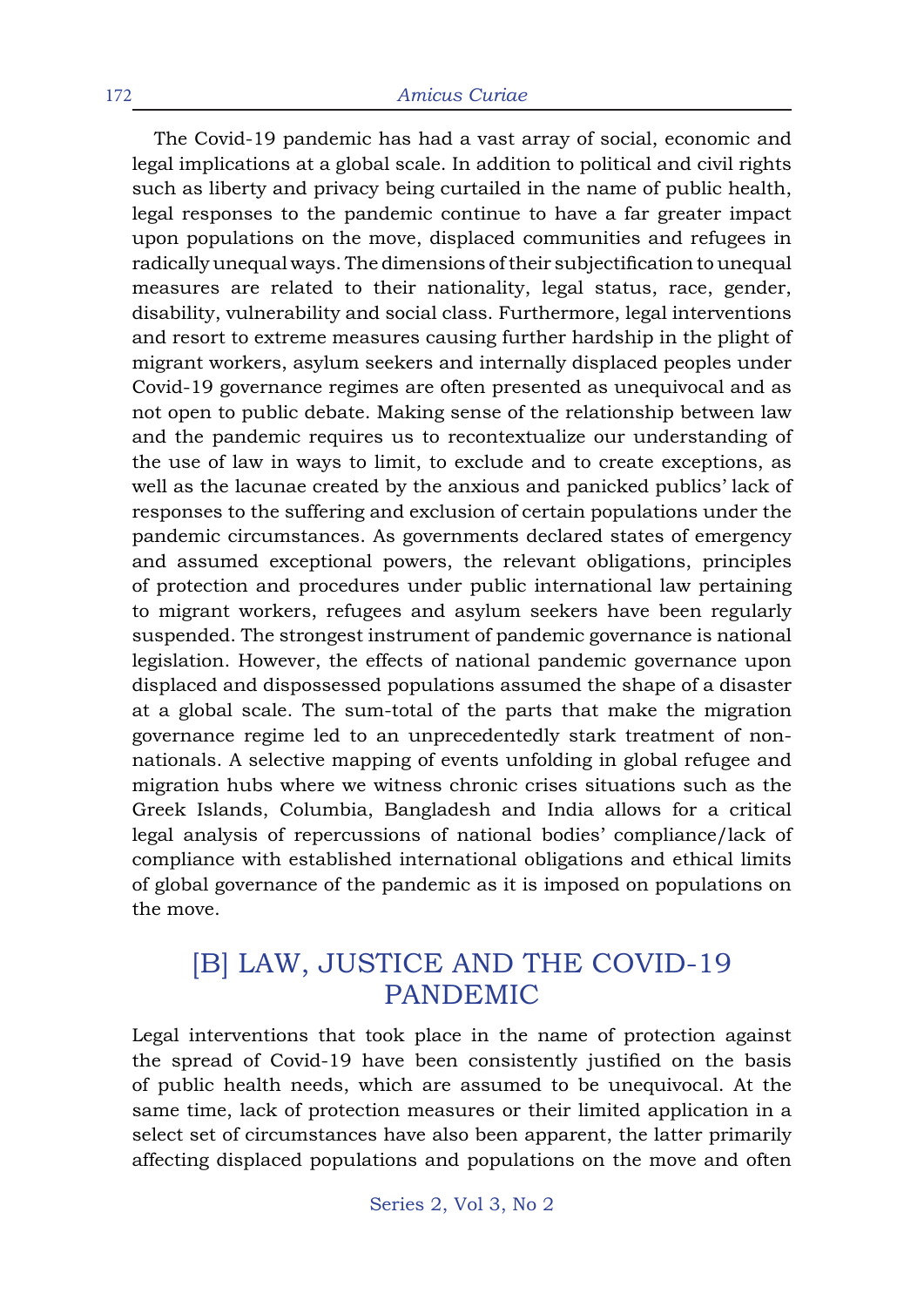in a disproportionately violent manner. Concerning migration governance regimes, as cascades of public policy measures were introduced leading to border closures and suspension of admissions, national systems of legal regulation of migration and their compliance with international law have been modified or suspended in the name of necessity, with no indication as to when or how they would be restored. Moreover, the relationship between law and discretionary decision-making has been reshaped, allowing for more and more *ad hoc* policy measures to be introduced. These developments, in turn, have adversely impacted individuals and communities who live in between and at the margins of nation-state boundaries. Overall, the Covid-19 pandemic has significantly impacted racialized, gendered and marginalized communities at a global scale, who have been not only disproportionately affected by the health crisis but also were rendered invisible with little or no recourse to alternative modes of protection. The specific challenges faced by these groups require us to develop a frame of critical analysis concerning the protection of noncitizens, the displaced and the stateless.

The contrasting experiences of people falling under two categories of 'political subjecthood', one pertaining to those who have nationality and legal status and the other pertaining to peoples on the move and with semi- or clandestine status, reflect the polarized understanding of what constitutes justice and legally enshrined protection within the framework of the Covid-19 pandemic (Ahmed 2000: 85). Under global health crisis circumstances, legal justice has been parsed out as policies and protective measures informed by the governing norms of political membership to the nation-state rather than an unqualified service to humanity at large. In this article, I discuss how such circumscribed 'justice-related interventions' to protect public health operated within an already established normative and material framework of the logic of global capital feeding upon a global mobile labour force that profits from racial, ethno-religious, cultural, sexual and regional differences (Achiume 2019). No doubt these differences inform the international and postcolonial legal apparatus of migration governance. What I specifically examine here is how claims and pursuits of legal justice through Covid-19 measures were led by the precarious desires of 'native populations' to protect what they already have and thus obviated the possibility of justice both within national borders and at a global scale for others who lack status. As such, this article exposes the limits of law and justice as formal processes defined by the letter of the law concerning public health measures under Covid-19 pandemic circumstances and the global governance of the resultant health crisis. As an alternative, I invite the readers to explore understandings of justice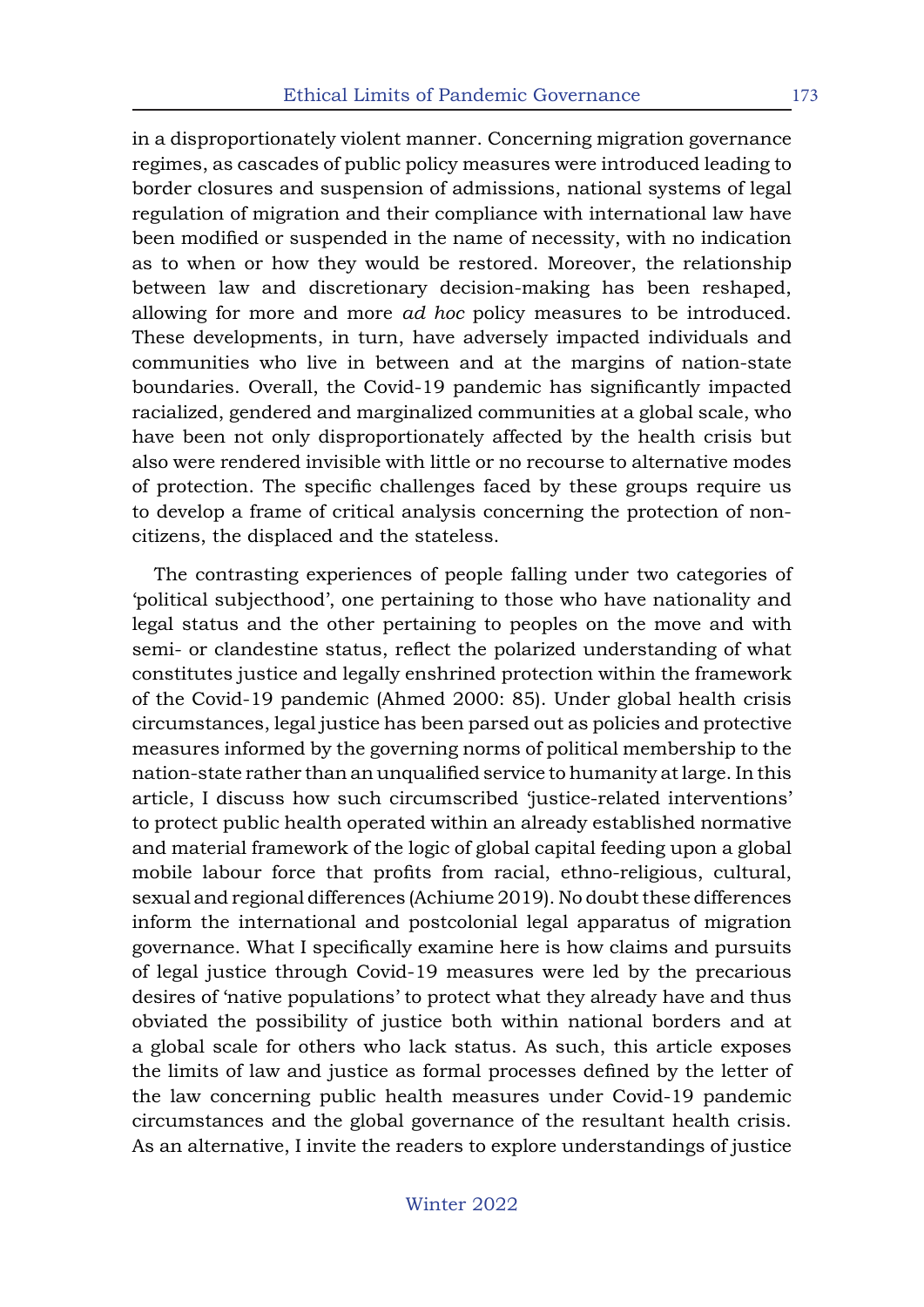as everyday practices affecting the lives and livelihoods of people that fall under different categories of political subjecthood and to relate them to the Covid-19 measures at different registers. In the specific context of lives marked by mobilities and uncertainties, the everydayness of injustice not only exceeds the standard readings of legal justice, but acts as a disruptive and disquieting optic forcing us to consider the possibility of developing a more nuanced reading of the governance of a global pandemic through law.

Henceforth, I focus on some of the common features of applications of Covid-19 governance measures in the context of global mobilities and, with reference to these, how some political subjects are recognized as bearers of rights and worthy of protections while others experience injuries and harms that are not deemed as unjust, reparable or remediable.<sup>2</sup> I also examine how legal justice operates to normalize and sustain governing norms that exclude migrants, refugees, undocumented and non-status people from the normative structure declaring individuals worthy of protection. I argue that the experiences of peoples on the move in the Covid-19 pandemic clearly indicate a need to shift our attention away from legal justice as an end goal, and instead to focus on the work of enlarging the sphere of justice by redefining political belonging and rightful ownership of the right to live and die with dignity.

#### [C] THE PRIVILEGE OF LIVING TO TELL THE TALE: PANDEMIC GOVERNANCE AND POPULATIONS ON THE MOVE

In order to adequately capture the pandemic experiences of populations on the move, there are three recurrent themes that need to be addressed. First, there is a systemic lack of access to medical, social and financial protections for communities on the move, or without status. Second, there is widespread presence of subcontracted/indentured employment, sub-standard employment, and the threat of forced returns to the country of origin, with no support mechanism or healthcare protection available at either end. In relation to this, there is also a preponderance of high-risk employment often requiring work outside of the home or clandestine work such as in sweatshops, agricultural fields and mines. Finally, populations on the move generally lack access to information about unfolding policy measures concerning Covid-19, and hence there is potential for confrontations with law enforcement and increases in

<sup>&</sup>lt;sup>2</sup> On the subject of the continued coloniality of power, coloniality of knowledge and coloniality of being, see Mbembe 2019.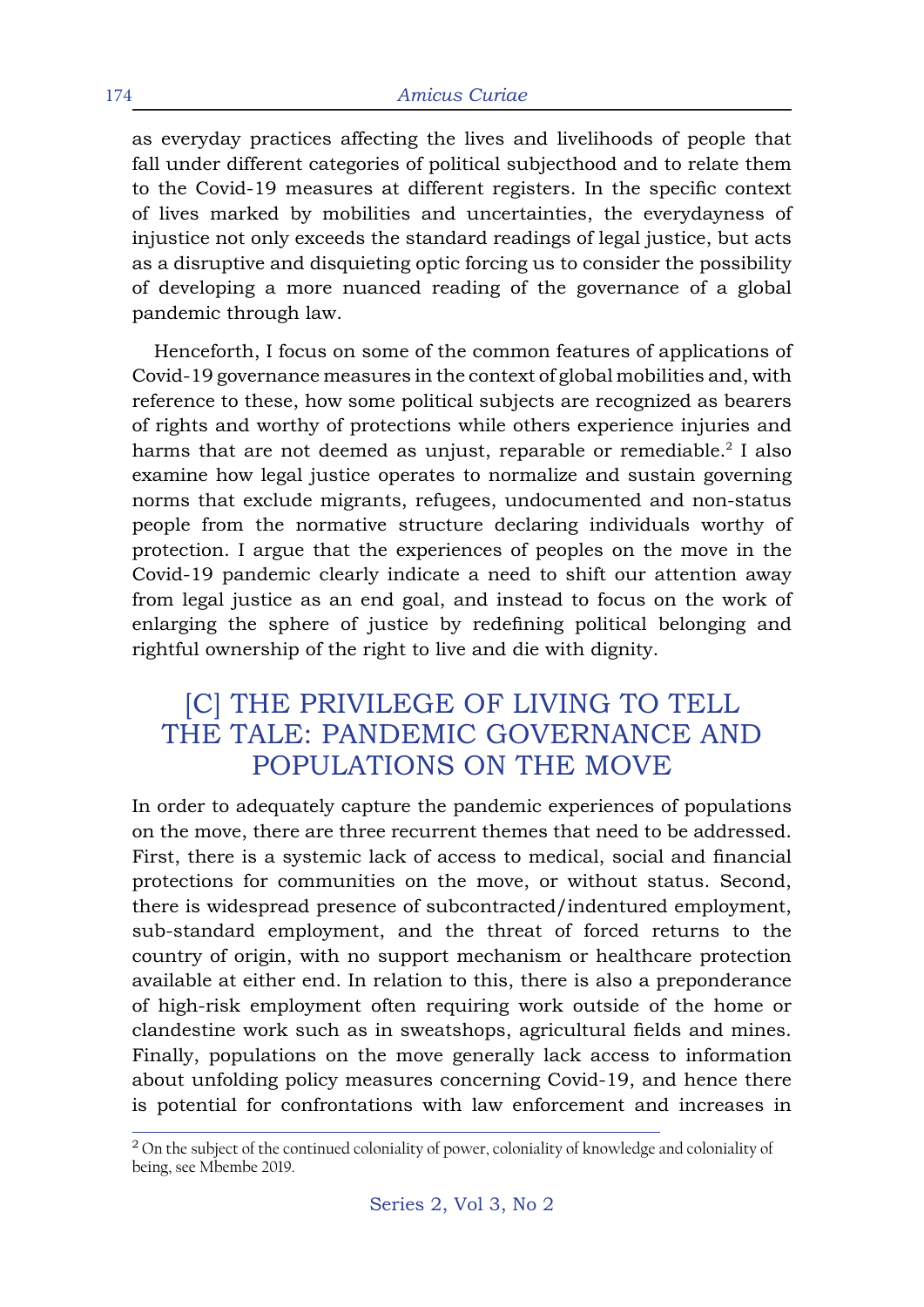incarceration, detention and summary deportations. Given these three characteristics marking their everyday lives, the chances of irregular migrants, refugees, stateless people and the displaced to live through the pandemic and be able to tell the tale are significantly diminished.

Migrant workers, refugees and displaced populations have been both more directly affected by, and more vulnerable to, the spread of Covid-19. At the same time, as the pandemic evolved, especially migrant workers continued to play an important role in the response to Covid-19 by working in critical sectors such as agriculture, mining, infrastructure maintenance, food-production and service/delivery. Overall, immigrants accounted for at least 3.7 per cent of the population in 14 of the 20 countries in one survey, and they always had the highest number of Covid-19 cases.<sup>3</sup> This list includes states in the Global North, as well as regional hubs of migration such as Turkey, Malaysia, the Gulf countries, Columbia and India. Suffice to say, these numbers only reflect registered or regular migrants with status, and they do not include irregular or undocumented migrants, refugees, asylum seekers, stateless peoples or other displaced communities. Migration-related data collected by the United Nations (UN) *Twelfth Inquiry* also reveal that migrants' access to essential healthcare services do not entirely depend on their legal status.<sup>4</sup> Migration and global mobilities have been and remain as essential components of the global economy. If so, what was curtailed by the Covid-19 restrictions on movement and border crossings? It was the underbelly of the global migration regime: the irregular migrant, the forced migrant, the non-status and stateless peoples on move.

As to be expected, increased border restrictions did not necessarily curtail the mobility of forced and irregular migrants as they escaped from violence, deprivation and suffering, but they altered the role played by humanitarian organizations and governance regimes concerning forced migration movements. They have also been put into effect in a selective manner to respond to the ongoing needs of the migrant-receiving economies. At the onset of the pandemic and just between 11 March 2020, when the World Health Organization (WHO) declared Covid-19 as a pandemic, and 22 February 2021, nearly 105,000 movement restrictions were implemented around the world (International Organization for Migration (IOM) 2021). During the same time period, however, 189 countries, territories or areas

<sup>3</sup> See Global Migration Data Analysis (2019–2021) section at 'Migration Governance Indicators'.

<sup>4</sup>This specific inquiry collected data from 111 countries between late 2018 and early 2019, and it posits that more than three-quarters (86 per cent) of governments provide essential and emergency healthcare to all non-nationals, regardless of their migratory status, while 8 per cent indicate that they provide such services only to those whose status is regular. See UN 2018–2019.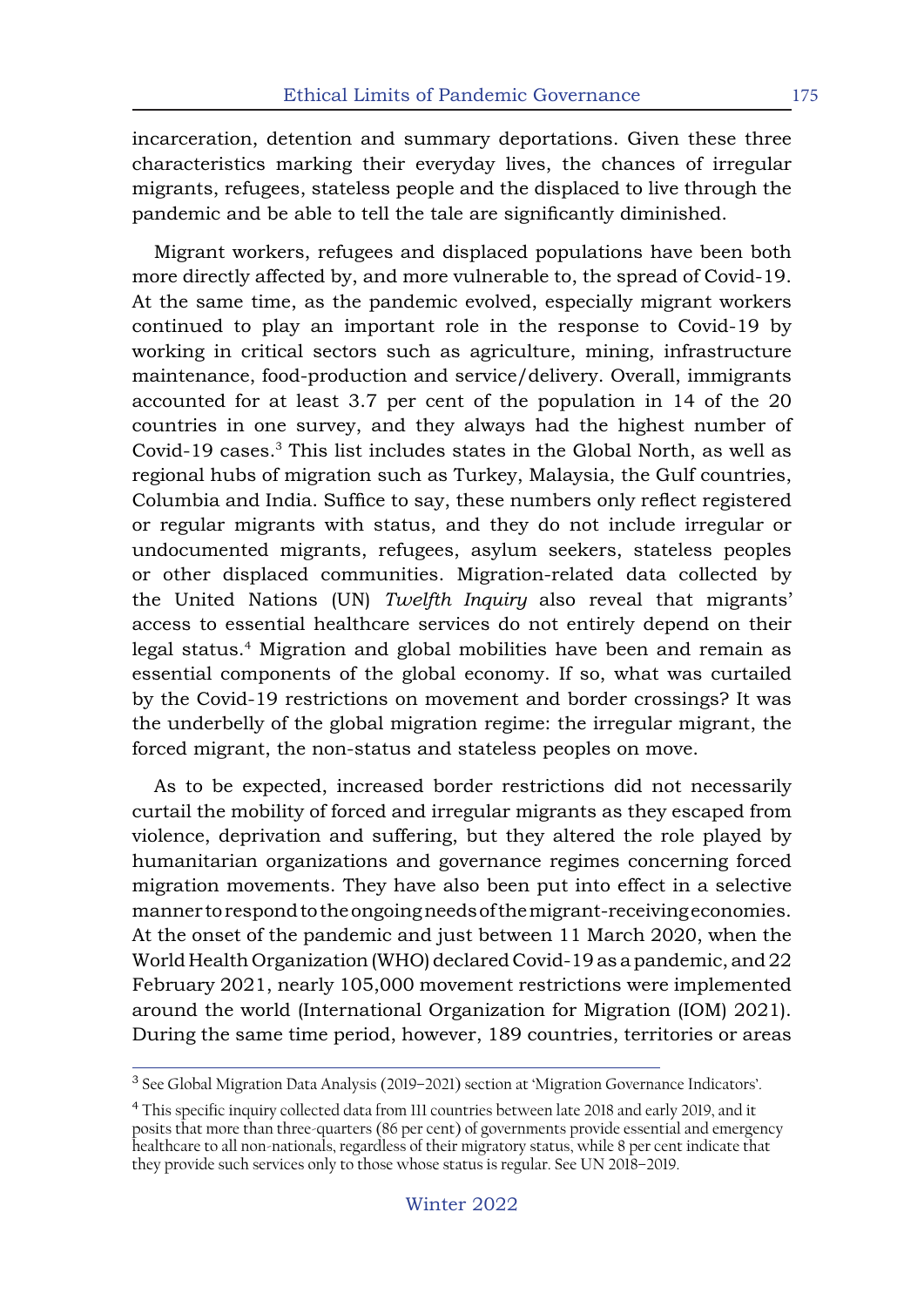issued 795 exceptions to these restrictions, thus enabling mobility for select groups (ibid). This dataset precisely proves the point that, while border regimes became highly restrictive in response to Covid-19, they remained flexible to accommodate the need for migrant labour. This is despite the fact that migration flows to countries of the Organisation for Economic Co-operation and Development (OECD) – which are measured by new permits and visas issued – are estimated to have fallen by 46 per cent in the first half of 2020.<sup>5</sup> These lower numbers largely pertain to a drop in new intake rather than a decrease in cyclical or long-term/ renewable permits or special arrangements. The regular workings of regional economies continued to be fuelled by migrant labour, albeit many faced novel challenges. Ultimately, if we were to define capitalism as a forward-looking movement that reduces all future gains to the current value of what is exchangeable at present (Bichler & Nitzan 2010), one of the best examples to observe this reduction is migrant, indentured and clandestine labour on the move. Global capitalism flattens qualitative distinctions among different populations on the move, often to the point of sheer irrelevance as in principle, all of them are potentially disposable and ultimately 'ungrievable' (Butler 2004).

## [D] LOST IN TRANSITION?

As the Covid-19 pandemic unfolded, by mid-July 2020, the IOM estimated that the pandemic had left at least 3 million migrants stranded, often without access to consular assistance, or a means to ensure that they did not slip into irregular status and hence were faced with the situation of having insufficient resources to meet their basic needs.<sup>6</sup> Furthermore, these figures only refer to 'international migrants' and not to those who are the millions of internally displaced or the clandestine labour force of undocumented migrants. Three cases of immigrants 'lost in transition' to global pandemic governance are particularly revealing in this context. First, thousands of migrants were stranded in Panama's jungles while attempting to travel north to the United States, as part of the long-standing Caravan movement. Second, migrant workers in Lebanon from Syria, Iraq, Libya and select African countries were exposed to extremely difficult conditions after the August 2020 explosion in Beirut and subsequent surge of Covid-19 cases, whereby they ended up having no place to return to and no means to survive. And third, in India, stranded outside of their

<sup>&</sup>lt;sup>5</sup> See OECD data provided by OECD's annual publication analysing developments in migration movements and policies in OECD countries (OECD 2020).

<sup>6</sup> As of 13 July 2020, IOM's Return Task Force had identified at least 3 million stranded migrants (IOM 2020). Of these, more than 1.2 million migrants were stranded in the IOM region of Middle East and North Africa.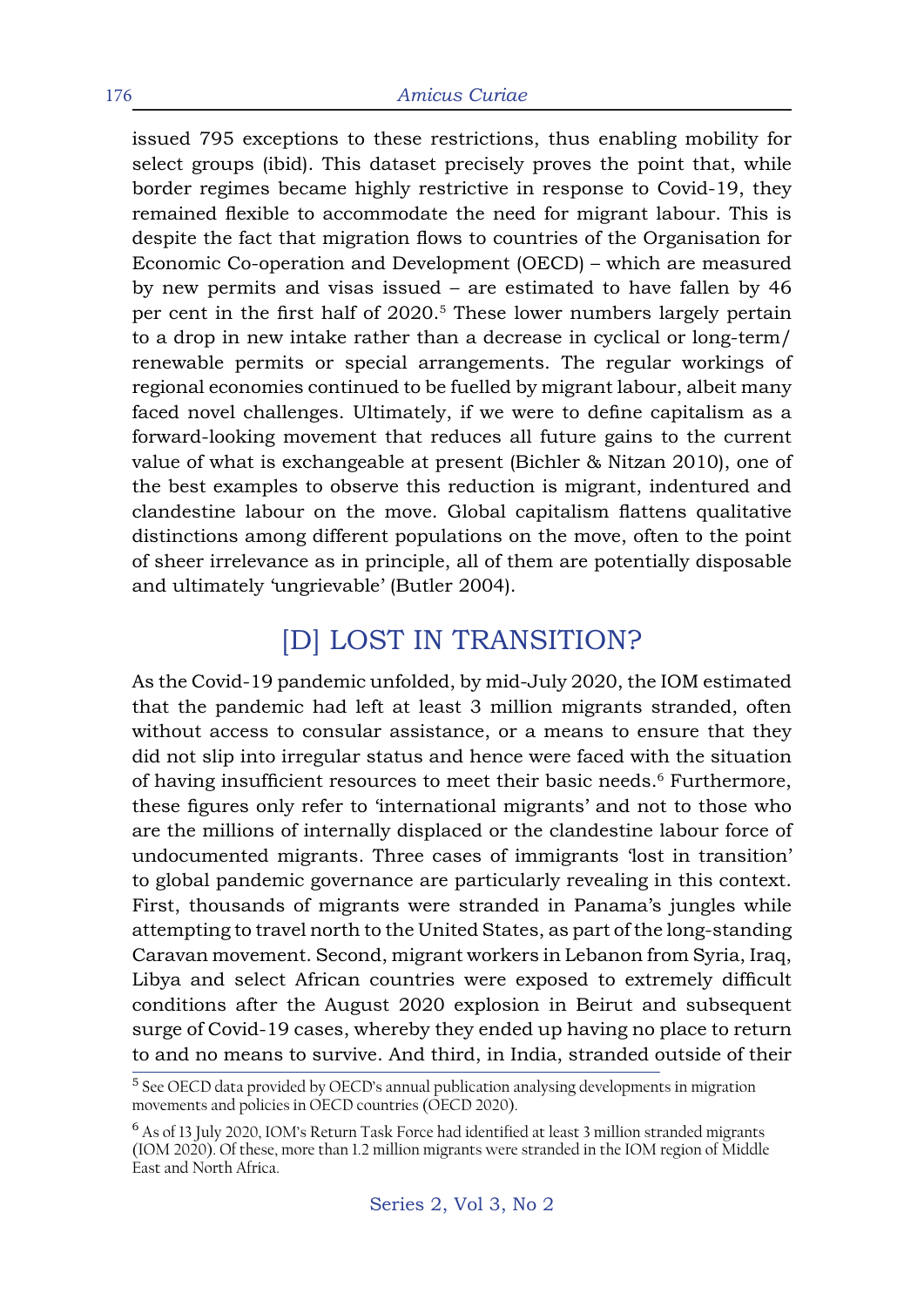home state, many migrant workers had to risk life and limb by walking hundreds of miles in the midst of a raging pandemic to return home from destinations where they regularly performed seasonal or temporary work. Here, I will closely examine the Indian case to understand the general dynamics of dispossession under pandemic circumstances.

India was quick to close its international borders and enforce an immediate lockdown. Still, India's population of 1.3 billion, which is spread across diverse states, with health inequalities and widening economic and social disparities, presented unique challenges for its hundreds of thousands of (internal) migrant workers (Suresh & Ors 2020). Preparedness and response to Covid-19 have differed at the state level. Kerala, for instance, has drawn on its experience with the Nipah virus in 2018 to use extensive testing, contact tracing and community mobilization to contain the Covid-19 virus. It has also set up thousands of temporary shelters for migrant workers. Similarly, Odisha's experience with previous natural disasters allowed for repurposing already existing emergency structures. Some states such as Maharashtra resorted to more draconian measures and employed drones to monitor physical distancing during lockdown and applied cluster containment strategies (Maji & Ors 2020). However, with all these measures came the danger of stigmatization and coercion of migrant workers who were not in their home state. The Government's sudden enforcement of the lockdown disadvantaged these already vulnerable populations. The mass exodus of migrant workers and starvation among people who work in the informal economy, which constitutes close to 90 per cent of the labour force in many of India's states, has gone largely unnoticed as the rest of the world struggled with their own Covid-19 related crises.

Implementing public health measures is difficult in places with overcrowded living conditions and inadequate hygiene and sanitation at the best of times. With non-Covid-19 health services severely disrupted, the Indian Government's efforts to provide financial support and food security could not alleviate the dire needs of the migrant populations on the move. As hundreds of thousands of India's migrant workers walked back to their home towns and villages amidst the pandemic, nationwide lockdowns for Covid-19 caused public transportation operations to cease, which led to thousands being stranded in different parts of the country. The service volume to repatriate India's massive migrant worker population, based on a forecast from the 2011 census data, reveals a population reaching several millions who are on the move (Singh 2020). The disproportionate impact of the pandemic on the livelihood and survival of these populations, not caused by Covid-19 but due to their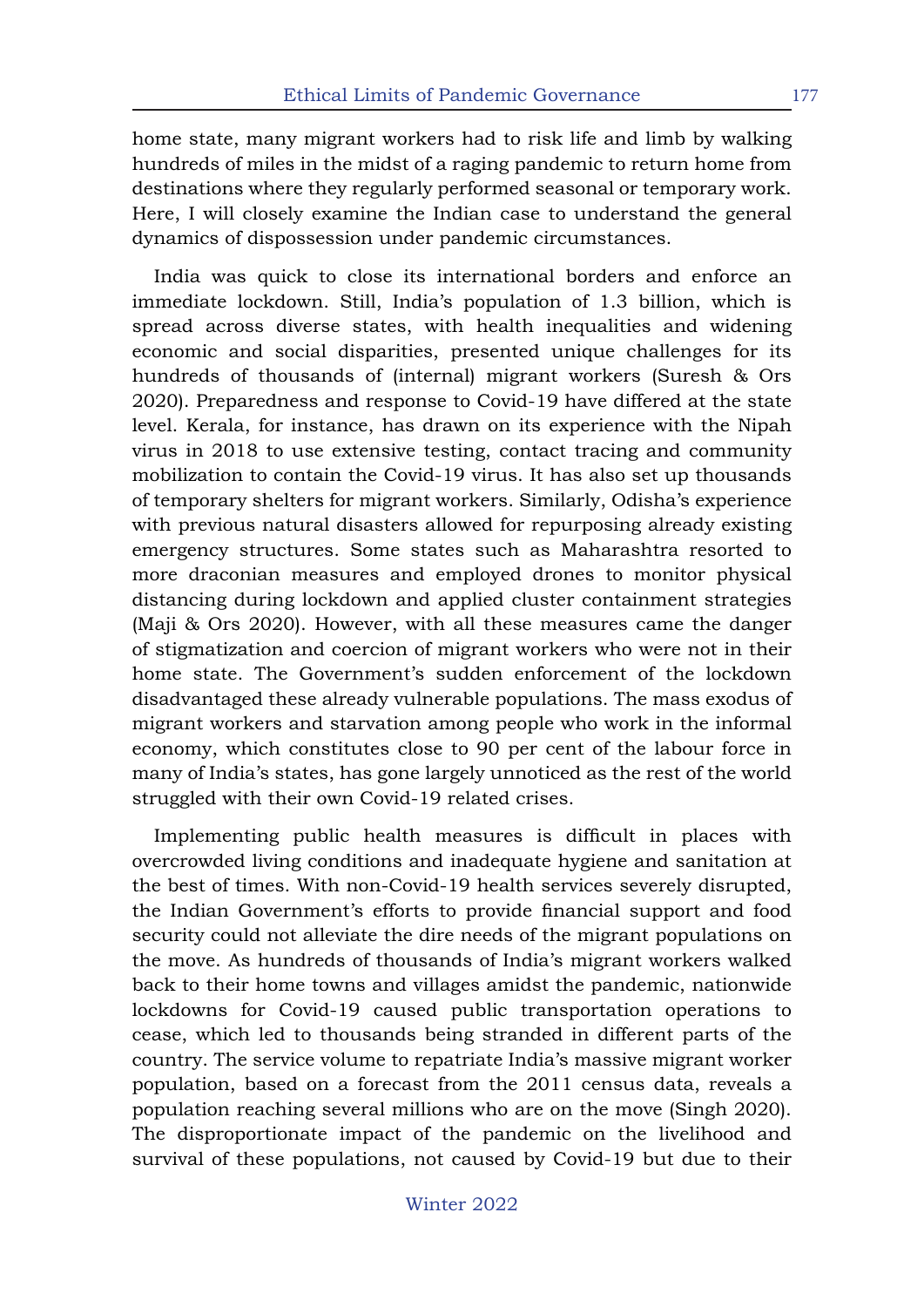socio-economic status or lack thereof within Indian society, is but one example concerning the ethical limits of pandemic governance through emergency laws and generic policy measures. India continues to witness a massive crisis. In this context, the impact of Covid-19 on migrant workers and their families—particularly women with accompanying children including loss of livelihoods and resulting debt, disrupted access to social services, insufficient support, and lack of recognition of the widespread and devastating nature of the problem, indeed constitutes a key chapter in the saga of disposable lives of peoples on the move during the Covid-19 pandemic.

#### [E] OUT OF SIGHT, OUT OF MIND: FORCED DISPLACEMENT AND COVID-19 GOVERNANCE

As a substantive sub-category of irregular migration, displaced peoples fleeing conflict and disaster zones across borders, and struggling to apply for international protection, have been facing severe difficulties under the terms of global governance of the Covid-19 pandemic. First and foremost, border closures severed the ability of displaced peoples to seek legal status and protection. Secondly, they reduced or in some cases permanently stalled the options for asylum-seeking populations living in overcrowded camps with alarmingly high infection rates—such as among the Rohingya population in Bangladesh and Syrian refugees in Greece for moving on to possible safety.

Currently, over 1.3 million Rohingya refugees are living in highly congested camps with high risk of Covid-19 in Bangladesh (Khan & Ors 2021; Mistry & Ors 2021). The majority of the displaced Rohingya population live in 34 camps with poor access to water and sanitation, and very limited health services (UN High Commissioner for Refugees (UNHCR) 2021a). Even before the Covid-19 pandemic, continuous outbreaks of various infectious diseases, including measles, hepatitis C, HIV and diphtheria, were already prevailing conditions in these camps. In addition, a high proportion of Rohingya refugees are suffering from noncommunicable diseases (WHO 2019). While Bangladesh seriously struggles to address its Covid-19 crises, it is almost impossible for the country to provide vaccinations for Rohingya refugees as it cannot deliver vaccines to its own population of 167 million citizens. As a result, Rohingya refugees continue to suffer the insufferable under the special circumstances of a population already devastated by prior genocide and mass displacement.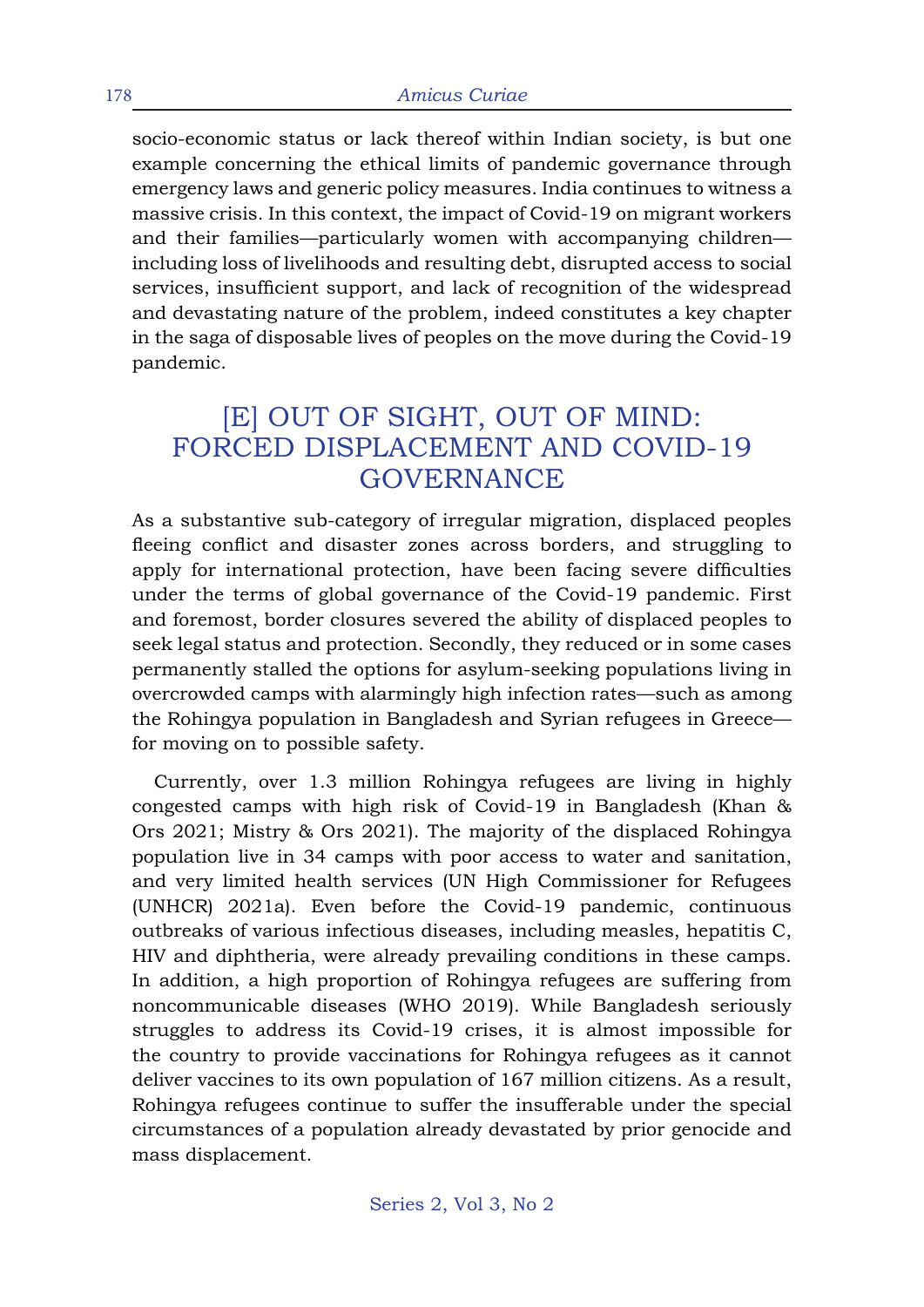The Covid-19 pandemic has also further highlighted discriminatory limitations in terms of access to healthcare, including preventative care, hospital beds, oxygen supplies, intensive care capacities and vaccination, as we see in the case of Syrians stranded on the Greek islands (UNHCR 2021b). The response to Covid-19 in these refugee camps is marked by the lack of human resources, laboratory and hospital facilities for testing and treating Covid-19, and *ad hoc* or absent vaccination programmes. As a result, these populations are not only dangerously unprotected, but the deaths that occur among them go unrecorded. The plight of Syrian refugees and other refugee communities stranded on the Greek islands, and by definition on the external border of the European Union (EU), has worsened dramatically since the Covid-19 pandemic (Oztig 2020).

The priorities concerning the spread and outcomes of the Covid-19 pandemic in Greece as well as in the EU at large have been squarely determined according to state territories, state borders and in terms of citizens and those who can declare a legal status within a given state (Fouskas & Ors 2020). Furthermore, the media and related statistical information portrayed and discussed the effects of the pandemic in such a way that those who were stranded at the borderlands rarely if ever were included in the discussion. Again, an ethically engaged legal perspective is needed in order to address the protection of health of refugees stranded in places such as the Greek island of Lesvos (Marceca 2017). Keeping in mind the basic definition of public health not only as the eradication of a particular disease but also as the maintenance of the entire spectrum of health and wellbeing of individuals regardless of their citizenship or legal status, the fate of close to 40,000 children, women and men contained in the five centres for reception and identification on the Greek islands could only be explained through concepts such as disposable lives or the death-in-living. This is a situation of 'chronic emergency' which originally led to the EU–Turkey statement of March 2016 reassuring that 'all people on the move would be protected in accordance with the relevant international standards and in respect of the principle of nonrefoulement' (European Council 2016; Veizis 2020: 266). The majority of the asylum seekers in these island camps have arrived from Syria, Afghanistan, Iraq and the Democratic Republic of Congo with no chance of return. They were huddled together in uninhabitable conditions even before the onset of the Covid-19 pandemic. In Lesvos, for instance, in excess of 20,000 people have been living in a space designed for 2,840 (Veizis 2020: 265). As things stand, with no emergency plan in place, it would be impossible to contain major outbreaks in the camp settings in Lesvos, Chios, Samos, Leros and Kos, especially in the face of the most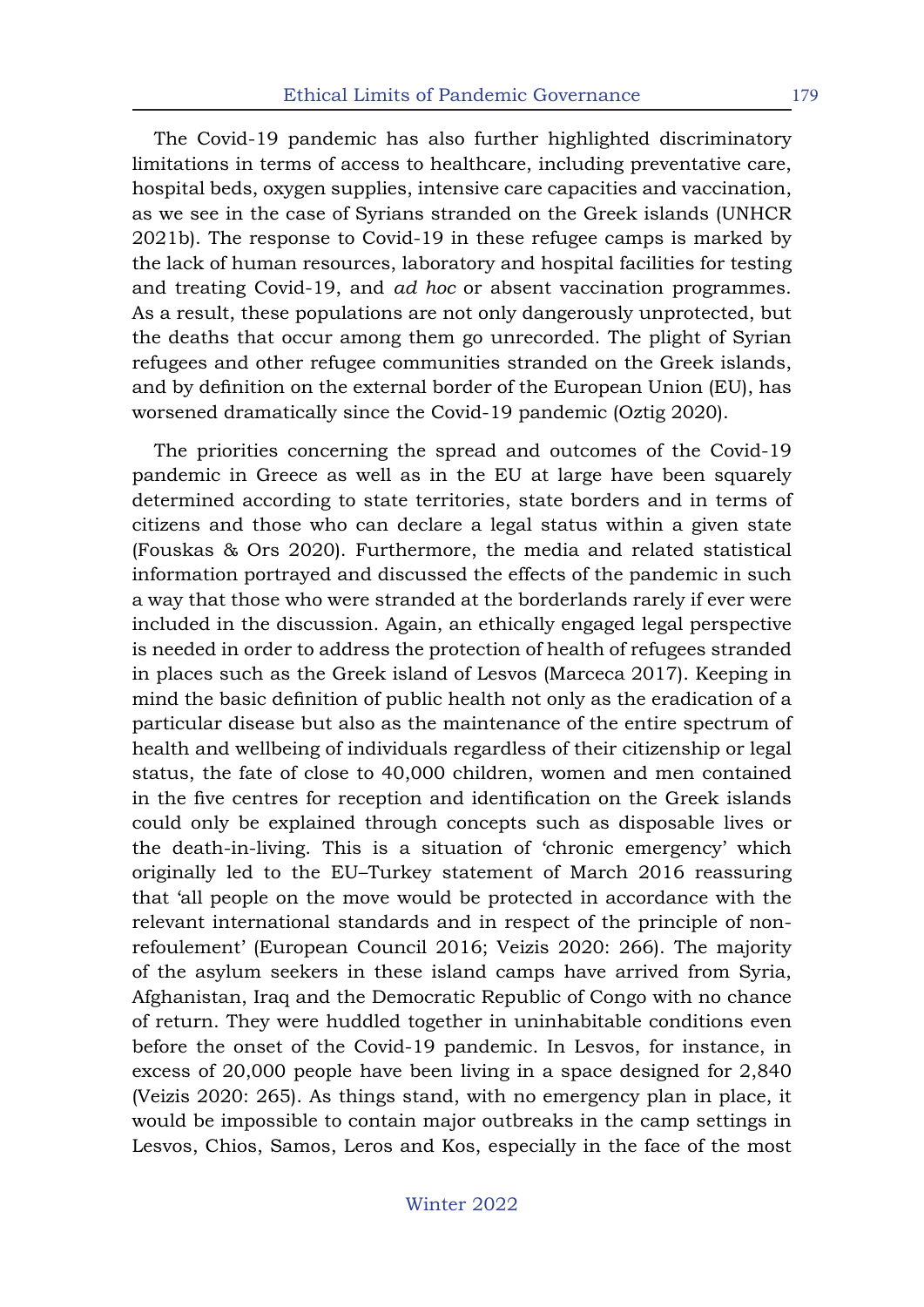current mutations of the virus. And yet, as Covid-19 spread rapidly across European countries, the human tragedy experienced by refugees on the Turkish–Greek border and the Aegean Sea ceased to be a relevant item in political discussions. Meanwhile, ships and dinghies carrying human cargo continued to sink to the bottom of the Aegean and Mediterranean Seas. Attempted crossings include sea arrivals in Spain, Italy, Cyprus and Greece, while no data on interceptions by the Tunisian Navy, nor by Egyptian or Moroccan authorities, are currently available.<sup>7</sup> What we do know is that the total tally of dead bodies lacing the deep blue yonder of the Eastern Mediterranean increases by the day, most of whom remain nameless and go unrecorded.

Similarly, hundreds of displaced Venezuelans arriving in Colombia, Peru, Chile, Ecuador and Brazil have already lost their means of livelihood. While having no means to return home, they faced Covid-19 under circumstances of extended legal limbo. Back in June 2018, the first official register of irregular migrants who moved from Venezuela to Colombia revealed that more than 800,000 Venezuelans were already living in Colombia.<sup>8</sup> Constituting a part of the larger trend of 'survival migration' (Betts 2010), there are approximately 4.5 million Venezuelan refugees and migrants worldwide, close to half of them currently in Colombia (Botia 2019; UNHCR 2020). Irregular migrants in Colombia cannot gain employment and cannot access the contributory public services or regular health insurance until their legal situation is resolved. Though such individuals are entitled to emergency care and public health interventions, only pregnant women can access other services (Fernández-Nino & Ors 2018). These are the circumstances under which the displaced Venezuelan populations are experiencing Covid-19.

It is apt to state that not only the Covid-19 pandemic itself but also the way states and societies responded to it have left a deadly mark on displaced populations and on populations on the move. At the peak of the first wave of the pandemic in April 2020, almost the entire roster of states refused entry to travellers with no exceptions for asylum seekers. With the temporary suspension of refugee resettlement services by the UNHCR and IOM in March 2020, only half as many refugees could depart for resettlement countries in the first six months of 2020 as in the same period in 2019. Similarly, returns of internally displaced persons (IDPs)

<sup>7</sup> According to the IOM data, 20,000 arrivals in 2020 and 21,000 arrivals in 2021 led to recorded deaths in 2020 as 279 and in 2021 as 685. Deaths by year, starting at 2014 were successively 3320, 4054, 5143, 3139, 2299, 1885, 1417: the total being 23,150 recorded deaths thus far. See Missing Migrants Project.

<sup>&</sup>lt;sup>8</sup> See the figures provided by Wolfe (2021).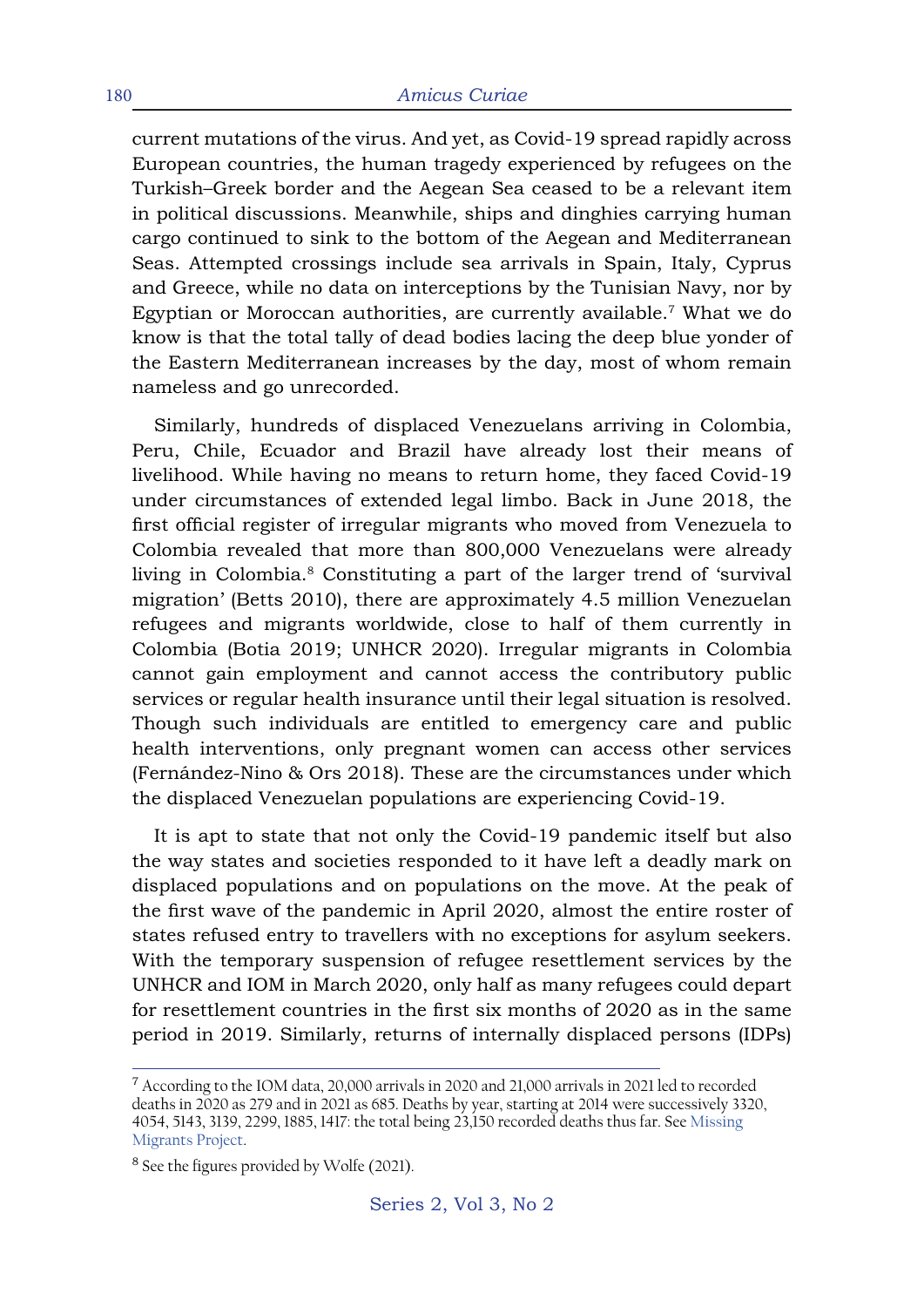became almost impossible. This is despite the fact that, throughout the pandemic, conflict- and violence-driven displacement continued if not increased on a global scale. The Syrian war did not come to a stop, the violence against the Rohingya did not ease, the plight of the Venezuelans did not diminish, and the Afghan crisis did not come to a sudden halt, to name just a few instances. Even more alarmingly, the number of new IDPs within Cameroon, Mozambique, the Niger and Somalia during the first half of 2020 had already surpassed the figure for the entirety of 2019.9 And yet, the legal framework of pandemic governance scarcely mentioned these millions who were on the move.

## [F] COVID-19: REDEFINING LAW, INEQUITIES AND INJUSTICE

Disparities in infection and death rates during pandemics are due to three main factors: disparities in exposure to the virus, disparities in susceptibility and underlying causes that increase the chances of contracting the virus, and disparities in the adequacy and appropriateness of subsequent treatment (Yearby & Mohapatra 2020). The inequities witnessed in this current pandemic were predictable, as there has been no plan to protect populations on the move who lack status, legal standing or who are undocumented. Existing inequities simply worsened during a pandemic. As the examples discussed illustrate, these populations are not even counted as 'groups at risk' by public health authorities since they are not included in the public domain. Although jurisdictions have been collecting data concerning Covid-19 infections and deaths, undocumented and non-status people are not included in this tally. Hence, there is no political conversation taking place to address disparities in exposure, susceptibility, or treatment through legal or policy measures concerning populations on the move. Structural problems causing increased death and illness of irregular migrants, the dispossessed and the displaced, in effect amount to *health injustice* for these communities. Allocation policies for testing, emergency care, ventilators, clinical attention, future treatment and vaccine access are practically out of reach for them. Thus, they are bound to continue to bear the brunt of Covid-19 at a global scale.

Since early 2020, there have been several changes made to asylum and immigration statutes, or their equivalents, across Europe and in North America, all of which have promoted the furthering of policies of control and containment (Miller & Ors 2020; Bissonnette & Vallet 2021). The

<sup>&</sup>lt;sup>9</sup> See the figures provided by the 'Global Report on Internal Displacement' (Internal Displacement Monitoring Center 2020).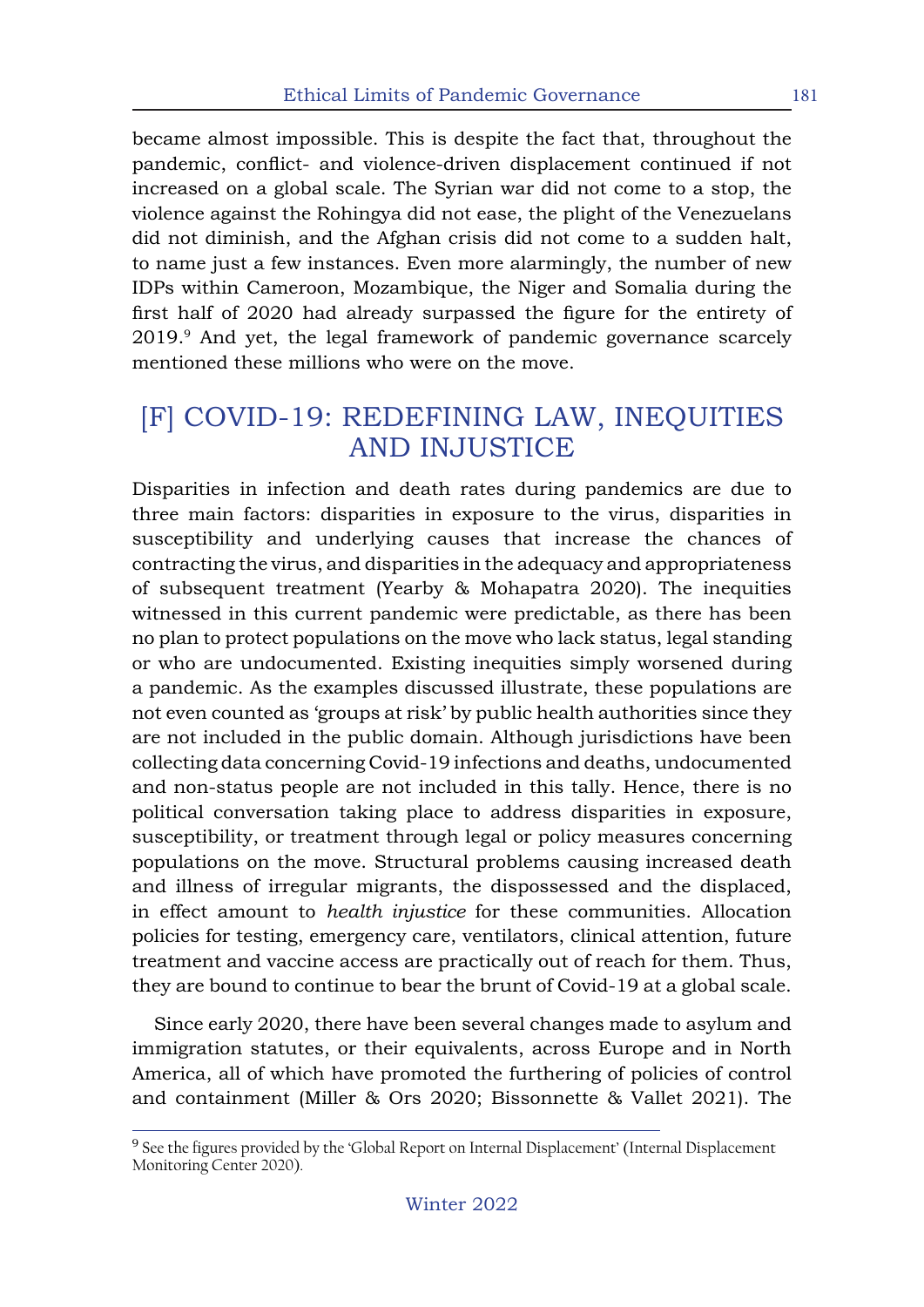everyday affairs of irregular and undocumented migrants and asylum seekers—often deemed criminals or potential criminals—are increasingly managed by expanding police powers, detention, collection of biometric data and electronic monitoring (Amon 2020). Policies of dispersal and withdrawal of support in the form of denial of social resources for refugees have become all too common as well. These are part and parcel of the denigration of the institution of asylum throughout Western Europe and immigrant-settler societies such as Canada, the US and Australia. The term 'culture of disbelief' refers to this already restriction-oriented and deterrence-laden environment (Anderson 2014). Here, I put this term to use in a slightly different context: the legal invisibility of Covid-19 related experiences of undocumented and irregular migrants signals the transformation of the already entrenched culture of disbelief into an institutional culture of denial of the regular loss of life and livelihoods among these communities.

# [G] CONCLUSION

Writing in the immediate aftermath of the 9/11 attacks on the twin towers in New York City, and the 'legalized' response to these attacks, Judith Butler posited that some lives are not apprehended as *grievable* since they were not appreciated as living in the first place (Butler 2004).<sup>10</sup> Butler elaborates upon this duality further in her *Frames of War* and asks us under which conditions we apprehend a life (Butler 2009)? In this article, I referred to Butler's discussion on precariousness in order to examine how certain harms or injuries in relation to the legal status of populations on the move as insiders or outsiders of the national polity came to determine the life chances of these individuals in legal frameworks pertaining to the governance of the Covid-19 pandemic and, in particular, the pandemic-related regulation of global migration and mobilities. In order for a political subject who experiences harm or injury to be able to seek remedy or protection, she must be recognized as such in the first place. Global mobilities continuously produce hierarchies of who counts as a recognizable political subject worthy of legal recognition and hence protection, and who does not. Covid-19 protection regimes made these distinctions not only starker, but also normalized and naturalized them in the name of public health and through the use of law.

As a result, during the pandemic, specific lives were marked as not to be 'mourned, or grieved' (Butler 2004: 147). In the language of social death

<sup>10</sup> In *Precarious Life* (2004: xiv), Butler states that 'the differential allocation of grievability that decides what kind of subject is and must be grieved, and which kind of subject must not, operates to produce and maintain certain exclusionary conceptions of who is normatively human'.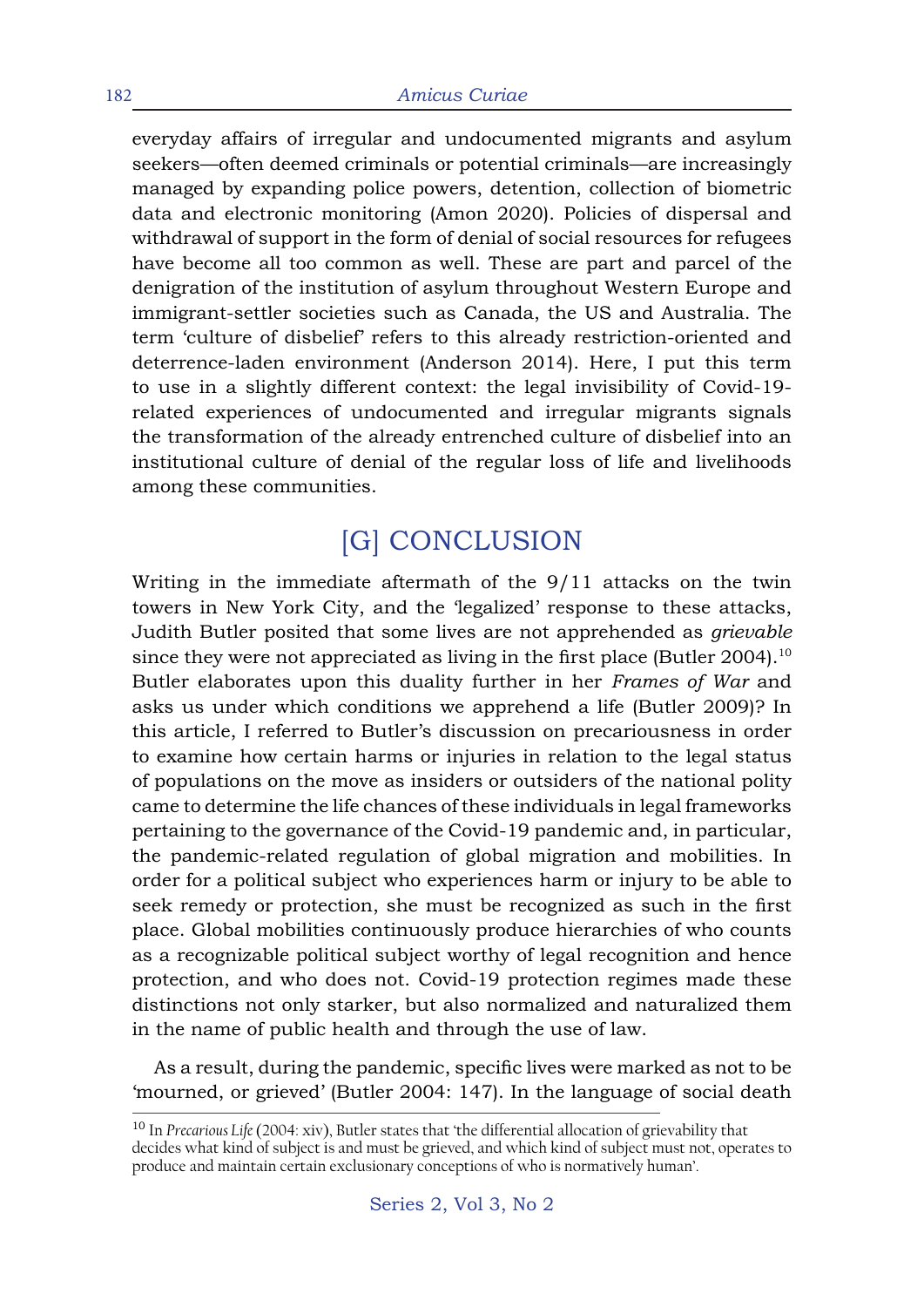which is defined as part of necropolitics by Achille Mbembe via his notion of 'death-in-life', the undocumented migrant and the non-status refugee are not included in the registers of public health for protection against Covid-19 (Mbembe 2001, 2003). But just like Mbembe's master cannot afford to lose the slave, the migrant labourer, the refugee indentured worker, the stateless child soldier, etc cannot be removed altogether. The complete loss of these lives is not to the benefit of the system at large which relies on globalized irregular labour regimes. As a result, we witness a hierarchy being established, which is determined by practical calculations. In the specific context of legal status determination and uneven distribution of protection during the Covid-19 pandemic, the death or disappearance of an asylum seeker receives no recognition under domestic legal regimes that regard them either as criminal or as outsiders to the (national) polity. At best, these lives are governed by a human rights apparatus that reduces the people on the move to victims in need of rescue, rehabilitation and, ultimately, reintegration. Similarly, the undocumented or temporary migrant is deemed unworthy of protection until and unless she finds a recognizable use for herself within the system in place. Until then, the harms she may endure are neither reparable, nor is the life that may be lost deemed grievable. The Covid-19 pandemic and its governance made this harsh reality of the everydayness of injustice experienced by these populations all the more 'natural'. The 'collateral damage' of this global health crisis includes the millions who are on the move, many of whom are an essential part of how the system of global capitalism works, above and beyond the protected mirage of the nation-state and its coveted citizenship.

Legal justice is always followed by the long shadow of those who are not included under its cloak, who cannot make claims through it, and who are not considered to be a part of it. Critiques of international migration governance and related legal regimes, including refugee law, must therefore at least be partly directed to deconstructing the ways in which 'the project of Empire' has operated and continues to operate through international law (Anghie 2005; Esmeir 2012; Achiume 2019). Postcolonial critiques of migration governance reveal how historical legacies of past injustices shape the contours of legal justice in the contemporary moment. Covid-19 measures related to immigration control and selective border closures, and their effects on vulnerable populations at a global scale, make these legacies all the more visible and challenge the articulation of legal justice as a disembodied system. Pandemic governance clearly revealed how legal justice operates in accordance with existing historical and political formations dictated by those who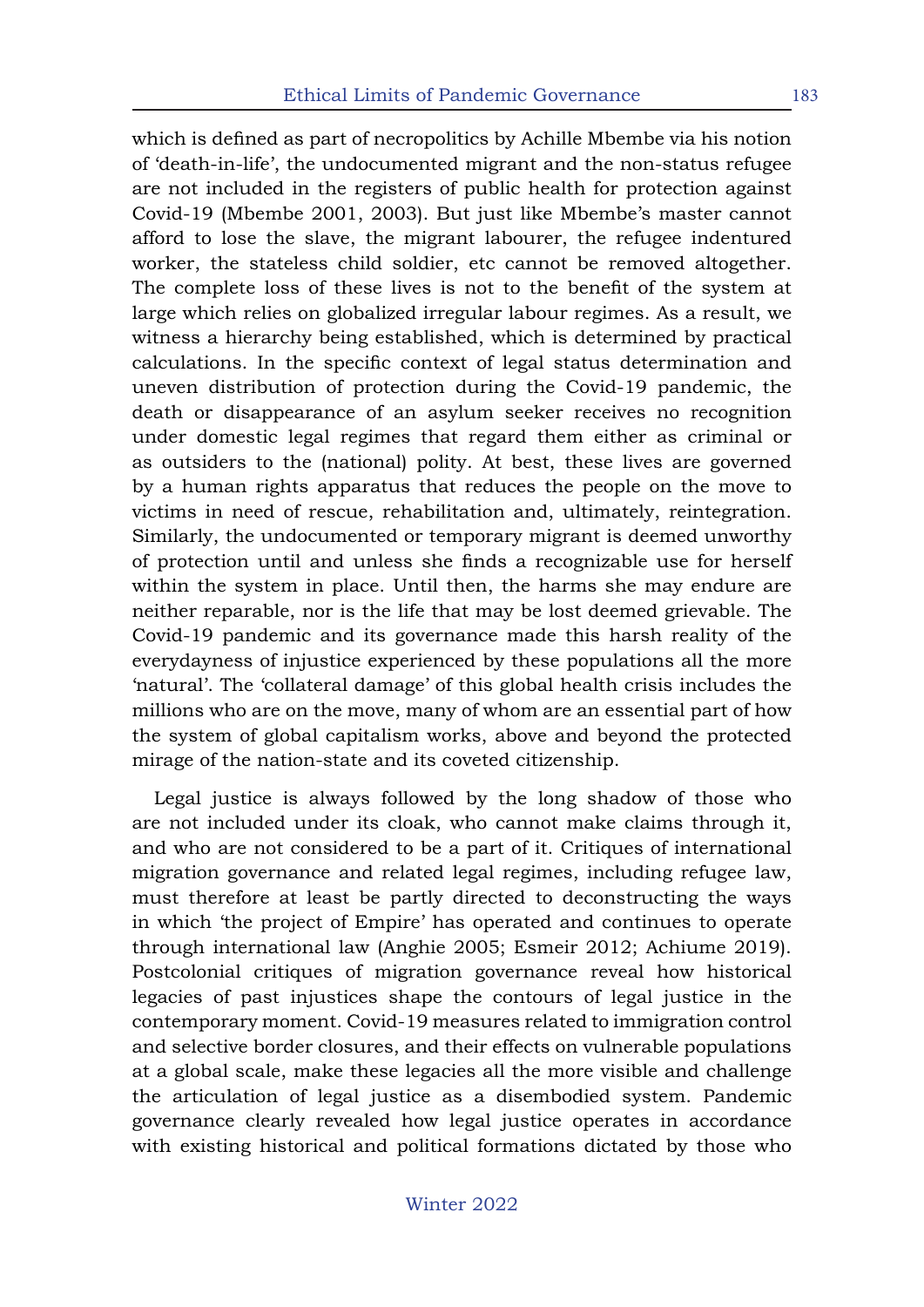already set the rules pertaining to political subjecthood. In this sense, it has clear ethical limitations and it is not value-neutral. Legal justice is an intervention—it is claimed from a structural position where historical power relations are already deeply embedded and normalized. As Martti Koskenniemi argued more than a decade ago, moralizing international law could easily lead to very dangerous results by turning law into a sanctified instrument in the hands of those who already have power and privilege (Koskenniemi 2008).

I will conclude by stating that *declaring all lives as grieveable* in legal terms is a politically potent and timely move. We must reveal the connections between those who are deemed worthy of protection and those who are not, and yet who are relied upon for the sustenance of the very system that legal regimes are designed to uphold. Recognition of precariousness and suffering as shared experiences is an absolute ethical necessity; experiences which nonetheless regularly fall outside of the legal order and notions of justice, but particularly so during 'extraordinary times' such as the Covid-19 crisis. Rallying marginalized migrant and refugee communities into political action through shared grief or injustices at a time of a global pandemic is no doubt beyond utopian. However, registering systemic human suffering and death as death-in-life exposes the very limits of (pandemic) governance that are not only against the core principles of fundamental justice but also of humanity.

*Nergis Canefe is a scholar of public international law, comparative politics, forced migration studies and critical human rights. She has published several books and articles in the area of memories of atrocities and injustice for marginalized groups, critical studies of human rights, genocide and crimes against humanity, the relationship between nationalism and minority rights in the Balkans and the Middle East, decolonization as method, forced migration, debates on ethics in international criminal law pertaining to mass political violence and state criminality. Professor Canefe has more than 20 years of experience in carrying out in-depth qualitative research with displaced communities and teaching human rights and public law globally. Her research experience includes working with the Muslim and Jewish diasporas in Europe and North America, refugees, and displaced peoples in Turkey, Cyprus, India, Uganda, South Africa, Bosnia and Colombia. She has held posts in several European and Turkish universities and has been a faculty member at York University, Canada, since 2003. She is also a trained artist and her designs and murals have been showcased regularly since 2008.*

*Email:* ncanefe@yorku.ca*.*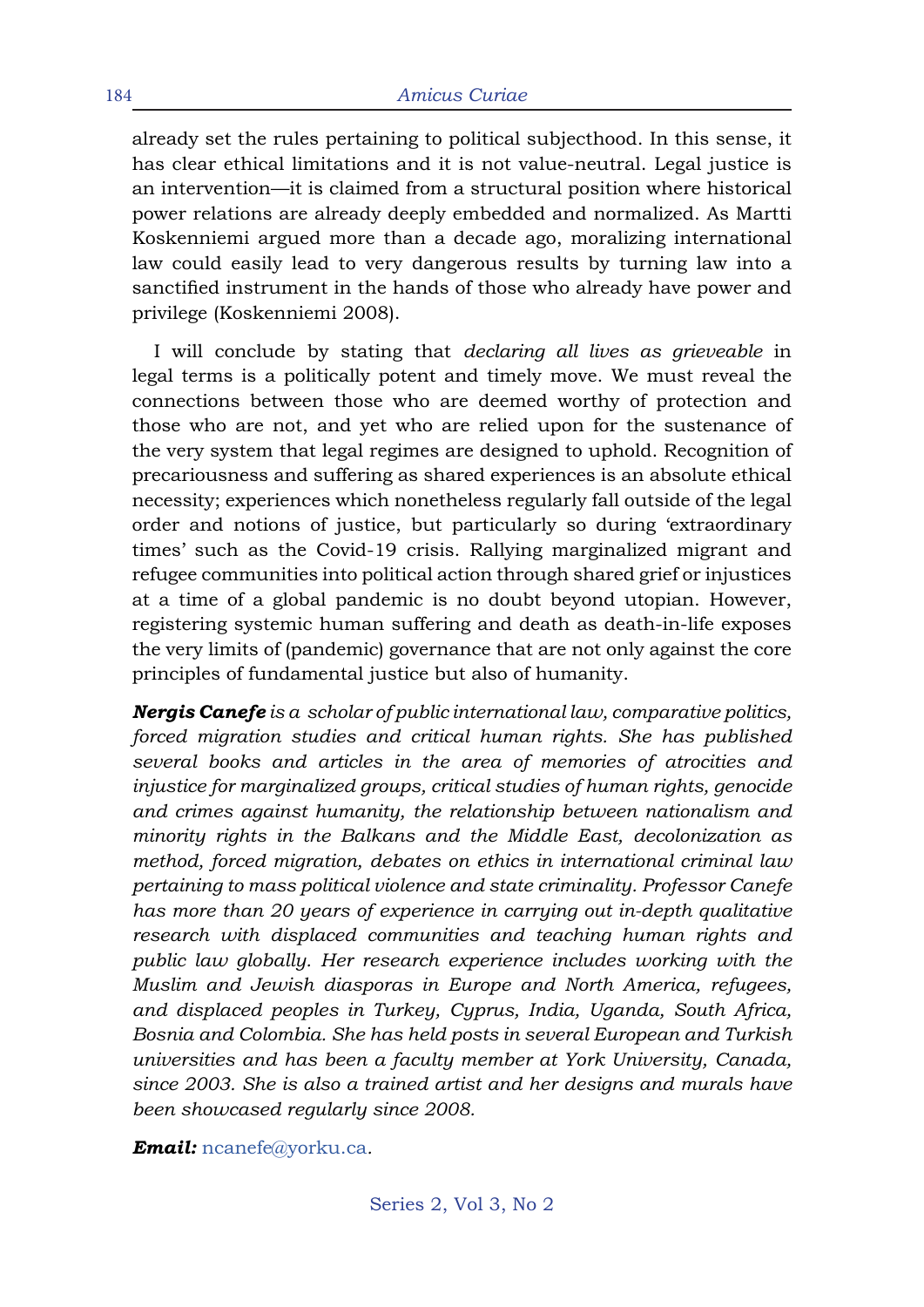#### References Cited

- Achiume, Tendayi (2019) 'Migration as Decolonization' 71 *Stanford Law Review* 1509.
- Ahmed, Sara (2000) 'Embodying Strangers' in A Horner & A Keane (eds), *Body Matters: Feminism, Textuality, Corporeality* Manchester: Manchester University Press.
- Amon, Joseph J (2020) 'COVID-19 and Detention: Respecting Human Rights' 22(1) *Health and Human Rights* 367.
- Anderson, Jessica, Jeannine Hollaus & Colin Williamson (2014) 'The Culture of Disbelief' Working Paper Series 102 Oxford: Refugee Studies Centre.
- Anghie, Anthony (2005) *Imperialism, Sovereignty and the Making of International Law* Cambridge: University Press.
- Betts, Alexander (2010) 'Survival Migration: A New Protection Framework' (2010) 16 *Global Governance: A Review of Multilateralism and International Organizations* 361.
- Bichler, Shimshon & Jonathan Nitzan (2010) 'Systemic Fear, Modern Finance and the Future of Capitalism'.
- Bissonnette, Andréanne & Élisabeth Vallet (2021) 'Internalized Borders and Checkpoints: How Immigration Controls Became Normalized Tools for COVID-19 Responses in North America' 36 *Journal of Borderlands Studies* 1.
- Botia, Alejandro (2019) The Venezuelan Diaspora: Toward a New Understanding of Forced Migration Thesis, Vanderbilt University.
- Butler, Judith (2004) *Precarious Life: The Powers of Mourning and Violence*  New York: Verso.
- Butler, Judith (2009) *Frames of War: When is Life Grievable?* New York: Verso.
- Esmeir, Samera (2012) Juridical Humanity: A Colonial History Redwood CA: Stanford University Press.
- European Council (2016) 'EU–Turkey Statement' 18 March 2016.
- Fernández-Nino, Julián Alfredo & Ietza Bojorquez-Chapela (2018) 'Migration of Venezuelans to Colombia' 392 *The Lancet* 1013.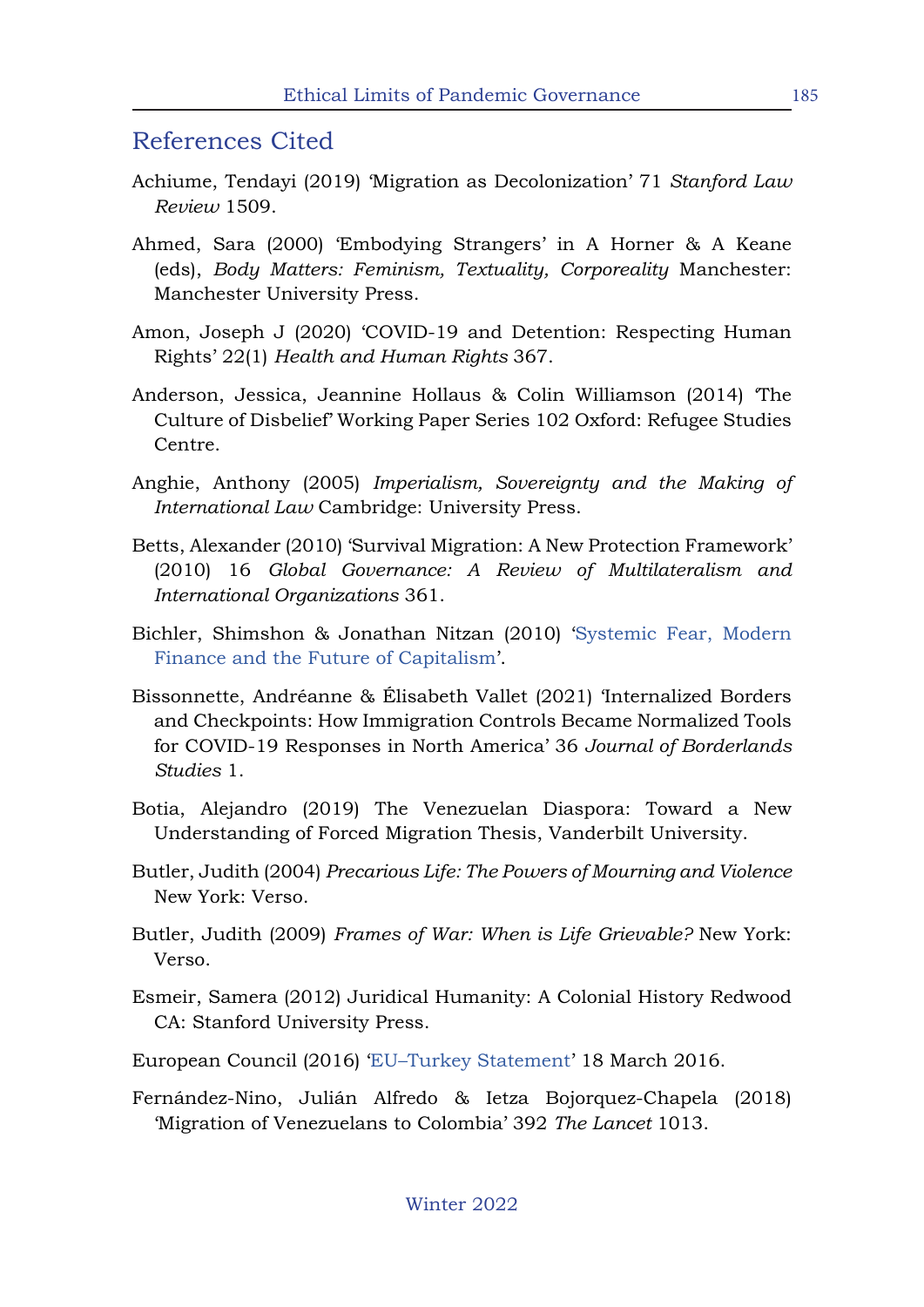- Fouskas, Vassilis K, Bülent Gökay & Biljana Vankovska (2020) 'Crisis in the Eastern Mediterranean and COVID-19' 22 *Journal of Balkan and Near Eastern Studies* 295.
- Global Migration Data Analysis (2019–2021) 'Key Global Migration Figures'.
- Internal Displacement Monitoring Center (2020) 'Global Report on Internal Displacement'.
- International Organization for Migration (IOM) (2020) 'Migration Data Portal'.
- International Organization for Migration (IOM) (2021) 'Flow Monitoring Charts'.
- Khan, Sakirul & Ors (2021) 'Recent Downhill Course of COVID-19 at Rohingya Refugee Camps in Bangladesh: Urgent Action Solicited' 11 *Journal of Global Health* 03097.
- Koskenniemi, Martti (2002) '"The Lady Doth Protest Too Much": Kosovo, and the Turn to Ethics in International Law' 65 *Modern Law Review* 159*.*
- Maji, Avijit, Tushar Choudhari & M B Sushma (2020) 'Implication of repatriating Migrant Workers on COVID-19 Spread and Transportation Requirements' 7 *Transportation Research Interdisciplinary Perspectives*  100187.
- Marceca, Maurizio (2017) 'Migration and Health from a Public Health Perspective' in *People's Movements in the 21st Century: Risks, Challenges and Benefits* InTechOpen 107.
- Mbembe, Achille (2001) *Postcolony* Berkelely CA: University of California Press.
- Mbembe, Achille (2003) 'Necropolitics' 15 *Public Culture* 11.
- Mbembe, Achille (2019) *Necropolitics* Durham NC: Duke University Press.
- Miller, Holly Ventura & Ors (2020) 'Immigration Policy and Justice in the Era of COVID-19' 45 *American Journal of Criminal Justice* 793.
- Mistry, Sabuj Kanti & Ors (2021) 'Difficulties Faced by Older Rohingya (Forcibly Displaced Myanmar Nationals) Adults in Accessing Medical Services Amid the COVID-19 Pandemic in Bangladesh' 6 *British Medical Journal Global Health* e007051.
- Organization for Economic Co-operation and Development (OECD) (2019) OECD Policy Note on the Venezuelan Migration Shock in Colombia and its Fiscal Implications Paris: OECD.